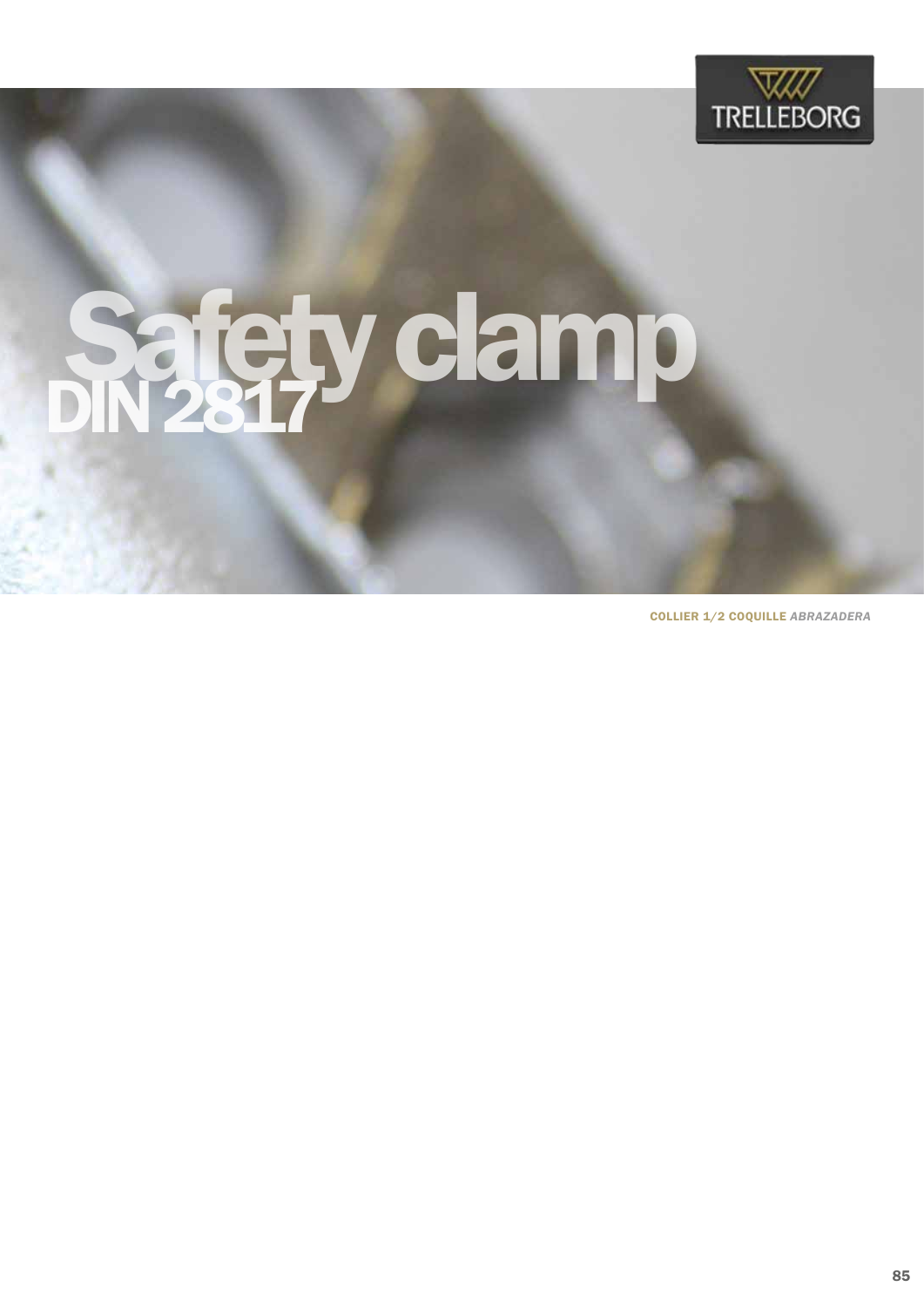

MATERIAL MATIÈRE *MATERIAL*  $AL =$  Aluminium SS = Stainless steel Inox



SIZE DIMENSIONS *DIMENSIONES* From DN 30 to 200 mm



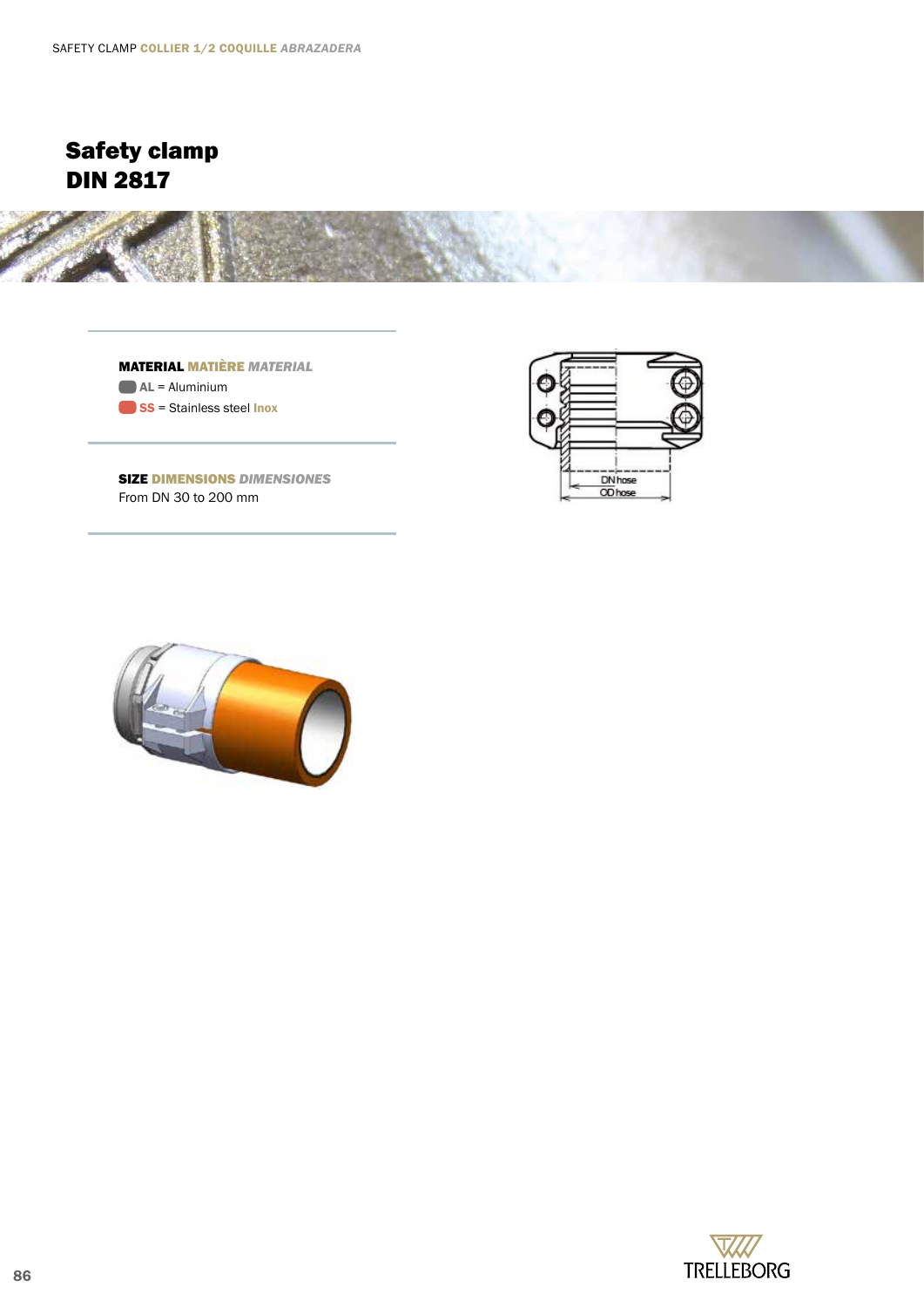**AL = Aluminium** BR = Brass Laiton *Latón* ST = Steel Acier *Acero* SS = Stainless steel Inox PP = Polypropylene

|  | $19 * 6$          |  |
|--|-------------------|--|
|  | $25 * 6$          |  |
|  | $25 * 8$          |  |
|  | $32 * 6$          |  |
|  | $32 * 8$          |  |
|  | $38 * 5$          |  |
|  | $38 * 6,5$        |  |
|  | $38 * 8$          |  |
|  | 38 * 10           |  |
|  | $40 * 7$          |  |
|  | $50 * 2$          |  |
|  | $50 * 6$          |  |
|  | $50 * 8$          |  |
|  | $50 * 10$         |  |
|  | $63 * 6$          |  |
|  | $63 * 8 - 65 * 7$ |  |
|  | $65 * 10$         |  |
|  | $75 * 8$          |  |
|  | $75 * 10$         |  |
|  | 75 * 12           |  |

Trelleborg Fittings 2015

 $13 * 5$ 

| lings 2015        |           | OD hose<br>Diam. ext. tuyau<br>Diam. ext. mang. | DN hose | Ref.      | <b>Notes</b> |
|-------------------|-----------|-------------------------------------------------|---------|-----------|--------------|
| $13 * 5$          |           | $22 - 24$                                       | 13      | 011 75 61 |              |
| $19 * 6$          |           | $30 - 33$                                       | 19      | 011 34 72 |              |
| 25 * 6            |           | $36 - 39$                                       | 25      | 073 20 19 |              |
| 25 * 8            |           | 40 - 43                                         | 25      | 011 75 62 |              |
| $32 * 6$          |           | 43 - 46                                         | 32      | 073 20 20 |              |
| $32 * 8$          |           | $47 - 50$                                       | 32      | 011 75 63 |              |
| 38 * 5            |           | 47 - 49                                         | 38      | 510 89 77 |              |
| 38 * 6,5          |           | $50 - 52$                                       | 38      | 073 16 63 |              |
| $38 * 8$          |           | $53 - 56$                                       | 38      | 011 17 49 |              |
| 38 * 10           |           | $57 - 60$                                       | 38      | 011 20 11 |              |
| 40 * 7            |           | $54 - 58$                                       | 40      | 011 19 85 |              |
| 50 * 2            |           | $52 - 56$                                       | 50      | 510 31 75 |              |
| 50 * 6            |           | $61 - 63$                                       | 50      | 510 10 18 |              |
| $50 * 8$          |           | 64 - 67                                         | 50      | 073 16 64 |              |
| $50 * 10$         |           | 69 - 71                                         | 50      | 011 18 86 |              |
| $63 * 6$          |           | 74 - 76                                         | 65      | 510 29 76 |              |
| $63 * 8 - 65 * 7$ |           | 78 - 82                                         | 65      | 011 17 50 |              |
| 65 * 10           | <b>AL</b> | $84 - 87$                                       | 65      | 011 18 91 |              |
| 75 * 8            |           | 89 - 93                                         | 75      | 073 16 66 |              |
| 75 * 10           |           | 94 - 97                                         | 75      | 073 20 12 |              |
| $75 * 12$         |           | $98 - 101$                                      | 75      | 011 75 64 |              |
| $80 * 8$          |           | 94 - 97                                         | 80      | 011 17 51 |              |
| 80 * 10           |           | $99 - 102$                                      | 80      | 011 18 95 |              |
| $100 * 8$         |           | 114 - 119                                       | 100     | 073 16 67 |              |
| $100 * 10$        |           | 118 - 122                                       | 100     | 011 18 99 |              |
| $100 * 12$        |           | 122 - 126                                       | 100     | 011 12 49 |              |
| $100 * 14$        |           | 126 - 130                                       | 100     | 011 15 82 |              |
| $100 * 16$        |           | 130 - 134                                       | 100     | 011 36 52 |              |
| $125 * 10$        |           | 143 - 148                                       | 125     | 011 17 52 |              |
| 125 * 15          |           | 153 - 158                                       | 125     | 011 75 65 |              |
| 150 * 10          |           | 168 - 174                                       | 150     | 011 17 53 |              |
| 150 * 13          |           | 174 - 180                                       | 150     | 011 75 66 |              |
| 150 * 15          |           | 178 - 184                                       | 150     | 011 17 54 |              |
| 200 * 12          |           | 222 - 229                                       | 200     | 011 17 56 |              |
|                   |           |                                                 |         |           |              |